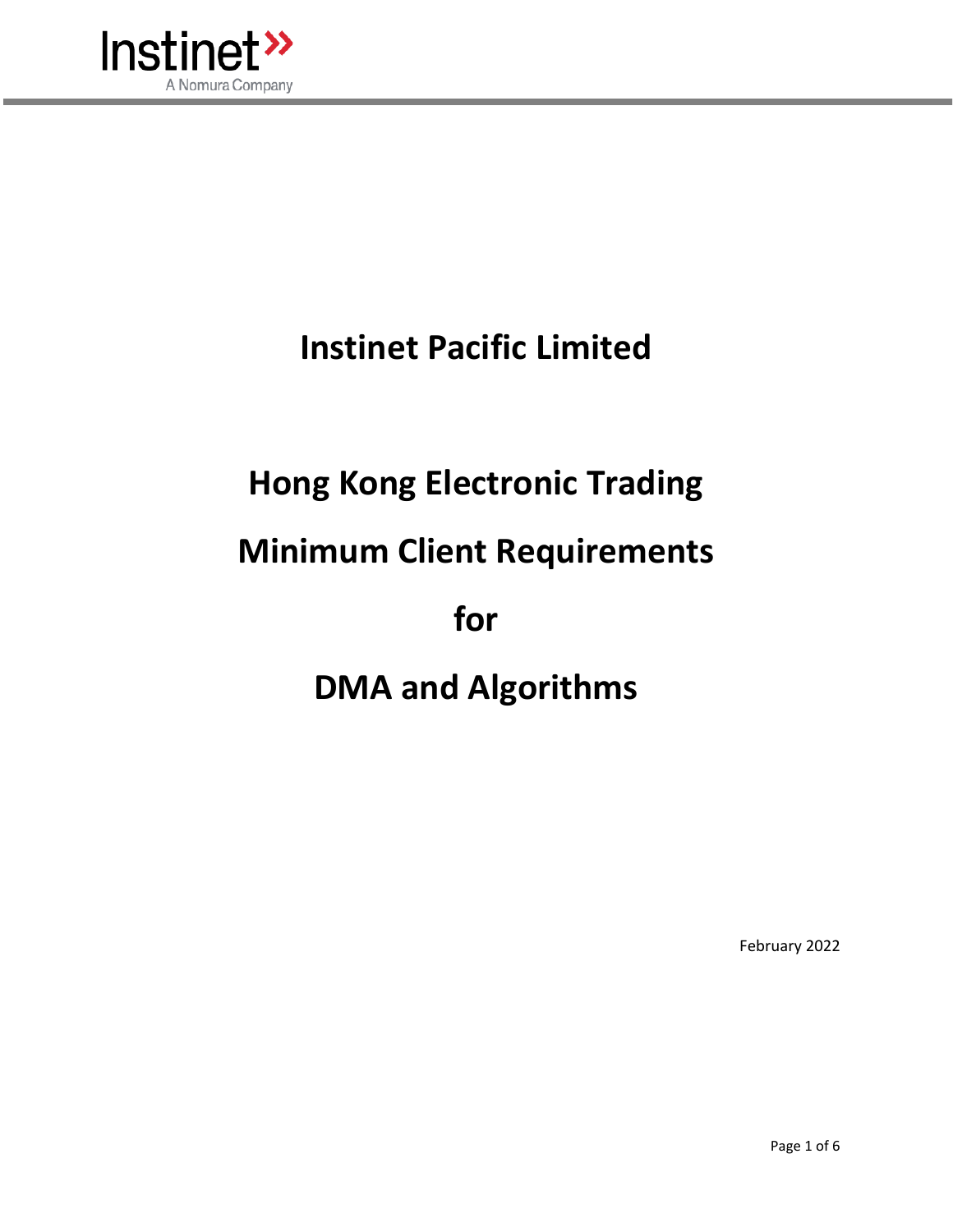

#### **Contents**

| Version | Date             | Author      | Comments                         |  |  |
|---------|------------------|-------------|----------------------------------|--|--|
| 1.0     | 31 December 2013 | Liam Madden | Initial Draft of Policy Released |  |  |
| 2.0     | 3 December 2014  | Liam Madden | Annual Review of Policy - no     |  |  |
|         |                  |             | change recommended               |  |  |
| 3.0     | 14 December 2015 | Liam Madden | Annual Review of Policy - no     |  |  |
|         |                  |             | change recommended               |  |  |
| 4.0     | 30 November 2016 | Jade Hwang  | <b>Updated Client Assessment</b> |  |  |
| 5.0     | 30 November 2017 | Jade Hwang  | <b>Updated Client Assessment</b> |  |  |
| 6.0     | 30 November 2018 | Jade Hwang  | Reviewed                         |  |  |
| 7.0     | 25 November 2019 | Jade Hwang  | Reviewed - updated weblink       |  |  |
|         |                  |             | and also updated client          |  |  |
|         |                  |             | assessment                       |  |  |
| 8.0     | 04 December 2020 | Jade Hwang  | Reviewed                         |  |  |
| 9.0     | 03 December 2021 | Jade Hwang  | Reviewed                         |  |  |
| 10.0    | 17 February 2022 | Jade Hwang  | Updated client assessment in     |  |  |
|         |                  |             | Appendix A                       |  |  |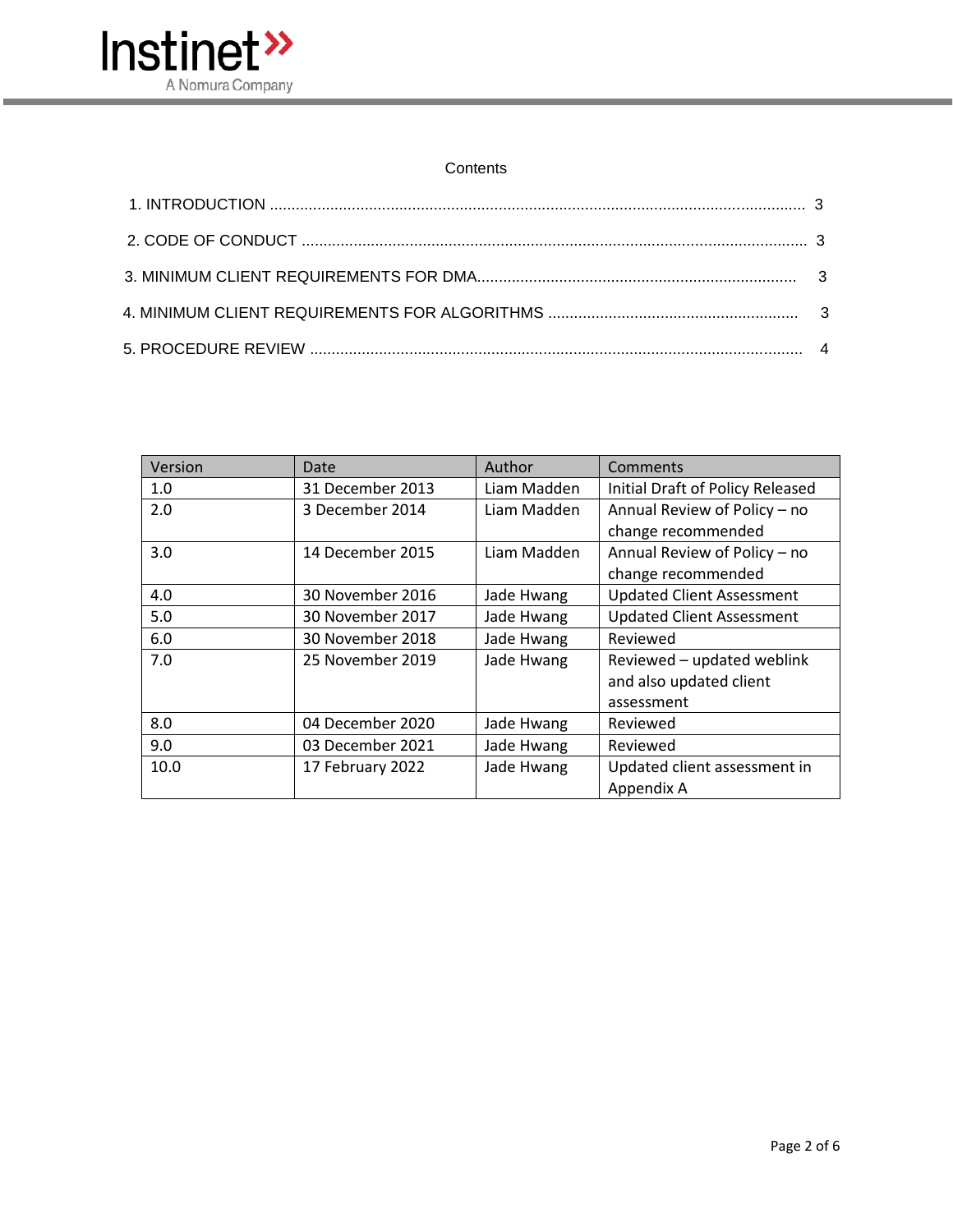

### **1. INTRODUCTION**

Instinet Pacific Limited (IPL) in Hong Kong is regulated by the Securities and Futures Commission of Hong Kong (SFC) and is licensed to conduct Types 1, 4 and 7 Regulated Activities. As such, it needs to comply with the Code of Conduct for Persons Licensed by or Registered with the Securities and Futures Commission (the Code of Conduct).

The SFC announced changes to the Code of Conduct that become effective on 1 January 2014 in relation to the regulation of Electronic Trading in Hong Kong. IPL has implemented a range of policies and procedures reasonably designed to comply with the amendments to the Code of Conduct.

The Code of Conduct requires IPL to have in place minimum requirements to ensure that its clients are sufficiently qualified to use its DMA trading services and/or its Algorithmic Trading System.

This document sets out the minimum requirements that IPL has put in place for its clients to ensure that IPL complies with its obligations under the amended Code of Conduct.

#### **2. SFC CODE OF CONDUCT**

The SFC amended Paragraph 18 and Schedule 7 to the Code by imposing new requirements on providers of DMA and algorithmic trading services. IPL provides both of these products to certain clients in Hong Kong.

The Code requires that IPL as a provider of these services takes relevant steps to define minimum client requirements and then introduce a process to assess clients against these requirements.

#### **3. MINIMUM CLIENT REQUIREMENTS FOR DMA**

IPL's minimum client requirements for DMA services are that:

- a) the client has appropriate arrangements in place to ensure that its users are proficient and competent in using the system for the DMA services;
- b) the client understands and has the ability to comply with applicable regulatory requirements; and
- c) the client has in place adequate arrangements to monitor the orders entered through the DMA services.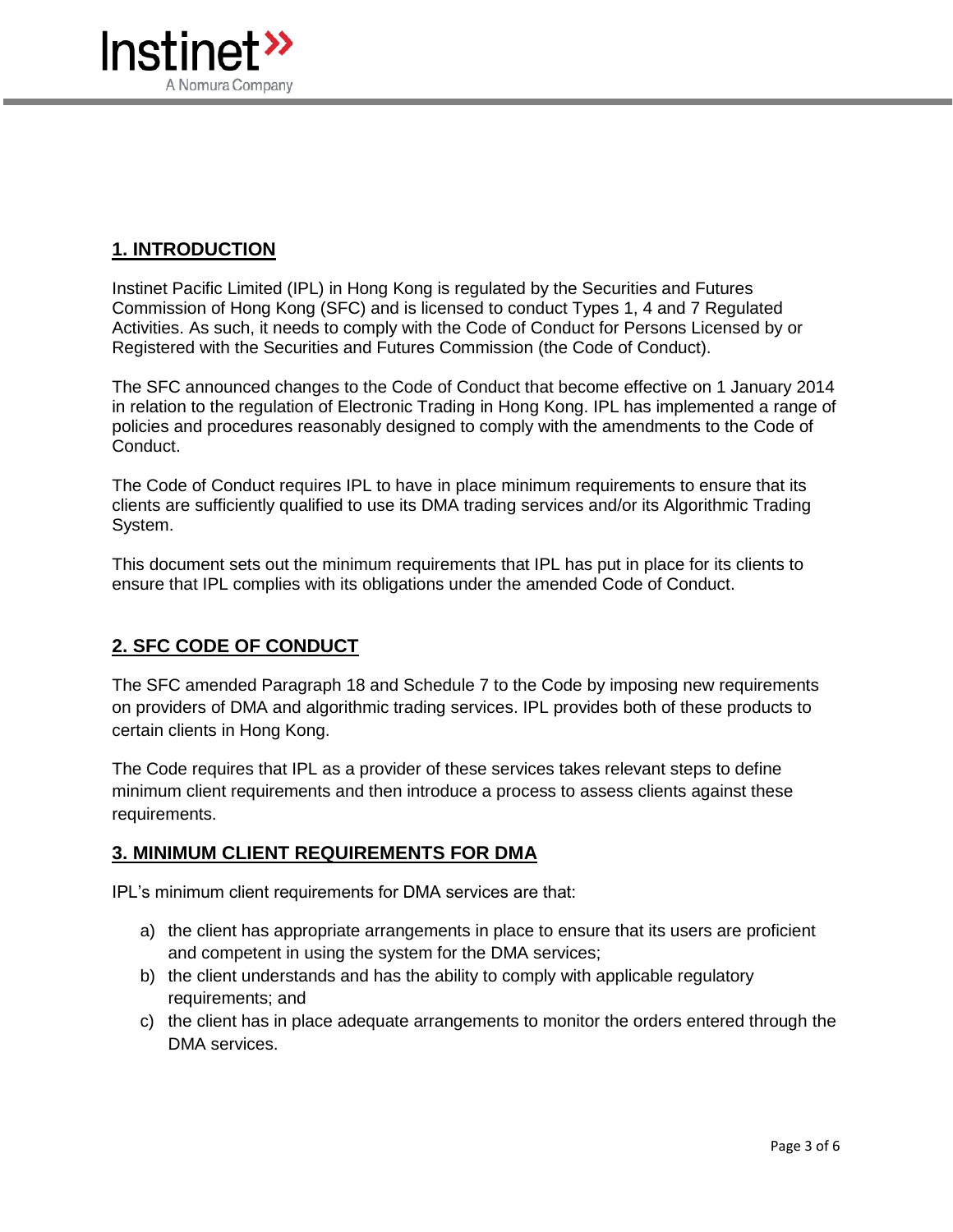

These requirements will be re-evaluated at least annually when the policy is reviewed and also whenever there is a change in relevant market conditions which would indicate a need to enhance these requirements.

### **4. MINIMUM CLIENT REQUIREMENTS FOR ALGORITHMS**

IPL is required to ensure that its clients are suitably qualified to use its trading algorithms.

IPL's minimum client requirements for using algorithms include that the client approved to use the algorithmic trading system has a good understanding of:

- a) the operation of the algorithmic trading system and trading algorithms; and
- b) the compliance and regulatory issues which may arise from the use of the algorithmic trading system and trading algorithms.

Where necessary or where requested by the client, IPL will provide training to its clients on:

- a) the use and operation of the algorithmic trading system;
- b) each of the trading algorithms contained in the algorithmic trading system including:
- i. its trading characteristics and execution behaviour;
- ii. the potential market impact and risks to market integrity; and
- iii. whether it is appropriate to use a particular trading algorithm under certain market conditions in the execution of certain orders in light of the regulatory requirements.

Clients should contact their coverage trader is they require any assistance with training.

Clients should refer to the IPL Electronic Trading Information and Training Pack, the current version of which is made available at<https://www.instinet.com/legal-regulatory>

IPL will inform those approved to use its algorithmic trading system, and offer to provide training, in respect of any changes to the design and development of its algorithmic trading system and trading algorithms by posting those changes at the above website and amending the IPL Electronic Trading Information and Training Pack.

#### **5. Client Assessment**

Potential clients need to fill in an electronic trading questionnaire (Refer to **Appendix A**) during the customer on-boarding process. Electronic trading services can only be granted to clients after Legal and Compliance reviews and approves the questionnaire.

#### **5. REVIEW**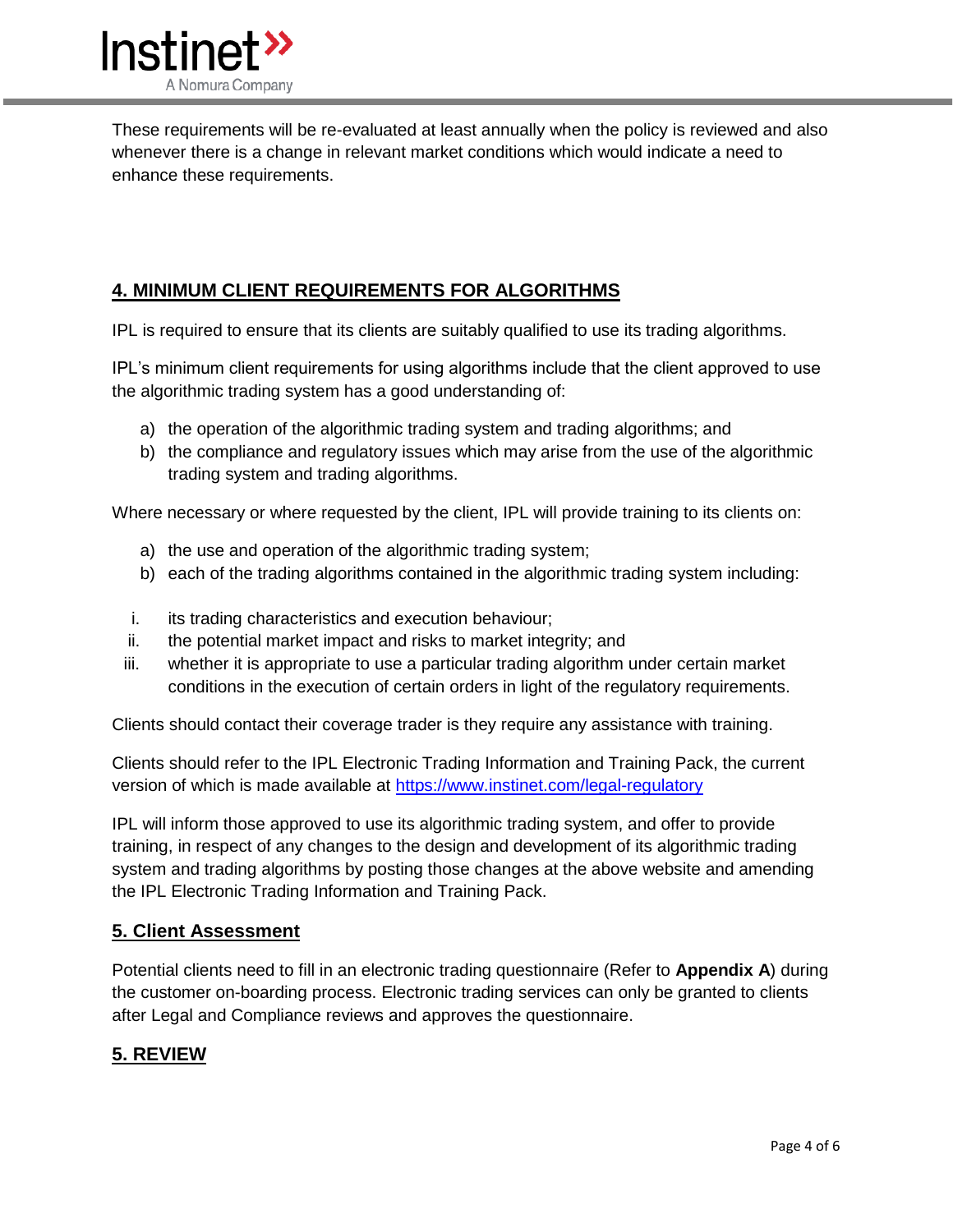

Instinet Compliance, in consultation with the IPL Risk Management and Compliance Committee and the IAPL Compliance and Risk Management Committee, will review these requirements at least annually.

It will be also be updated, if required, between review dates to reflect material legislative, regulatory and business changes.

#### **(Appendix A)**

#### **NEW CLIENT ASSESSMENT – ELECTRONIC TRADING**

|                |                                                                                                                                                                                                                                                                                                                                                                                                                                               | Response                        |
|----------------|-----------------------------------------------------------------------------------------------------------------------------------------------------------------------------------------------------------------------------------------------------------------------------------------------------------------------------------------------------------------------------------------------------------------------------------------------|---------------------------------|
| $\mathbf{1}$   | Please describe the arrangements you have in place to ensure you<br>and your authorized users are proficient, competent and suitably<br>qualified in using our DMA services, trading algorithms and related<br>systems (the "Services")?                                                                                                                                                                                                      | Click here to enter text.       |
| 2              | Please describe the processes in place to ensure you and your<br>authorized users have:                                                                                                                                                                                                                                                                                                                                                       | Click here to enter text.       |
|                | a good understanding of, and received sufficient training on<br>$\bullet$<br>the use and operation of the Services (including trading<br>characteristics and execution behavior of trading algorithms<br>and their appropriateness in light of market conditions); and<br>compliance and regulatory issues which may arise from the<br>$\bullet$<br>use of the Services (including potential market impact and<br>risks to market integrity)? |                                 |
| 3              | Please confirm you and your authorized users comply with all laws<br>and regulatory requirements applicable to the use of the Services<br>(including short selling and market misconduct)?                                                                                                                                                                                                                                                    | No<br>□<br>П<br>Yes             |
| 4              | Please name the systems you use to send orders through Services<br>(other than those provided by us)("your electronic trading systems")                                                                                                                                                                                                                                                                                                       | Click here to enter text.       |
| 5              | Do you have written policies and procedures that are in place relating<br>to the operation and supervision of your electronic trading systems?                                                                                                                                                                                                                                                                                                | $\Box$<br><b>No</b><br>П<br>Yes |
| 6              | Please describe the managerial and supervisory controls that are in<br>place relating to the operation and supervision of your electronic<br>trading systems?                                                                                                                                                                                                                                                                                 | Click here to enter text.       |
| $\overline{7}$ | Please summarise the pre-trade, intra-day and post-trade risk<br>management controls that are in place relating to the operation and<br>supervision of your electronic trading systems?                                                                                                                                                                                                                                                       | Click here to enter text.       |